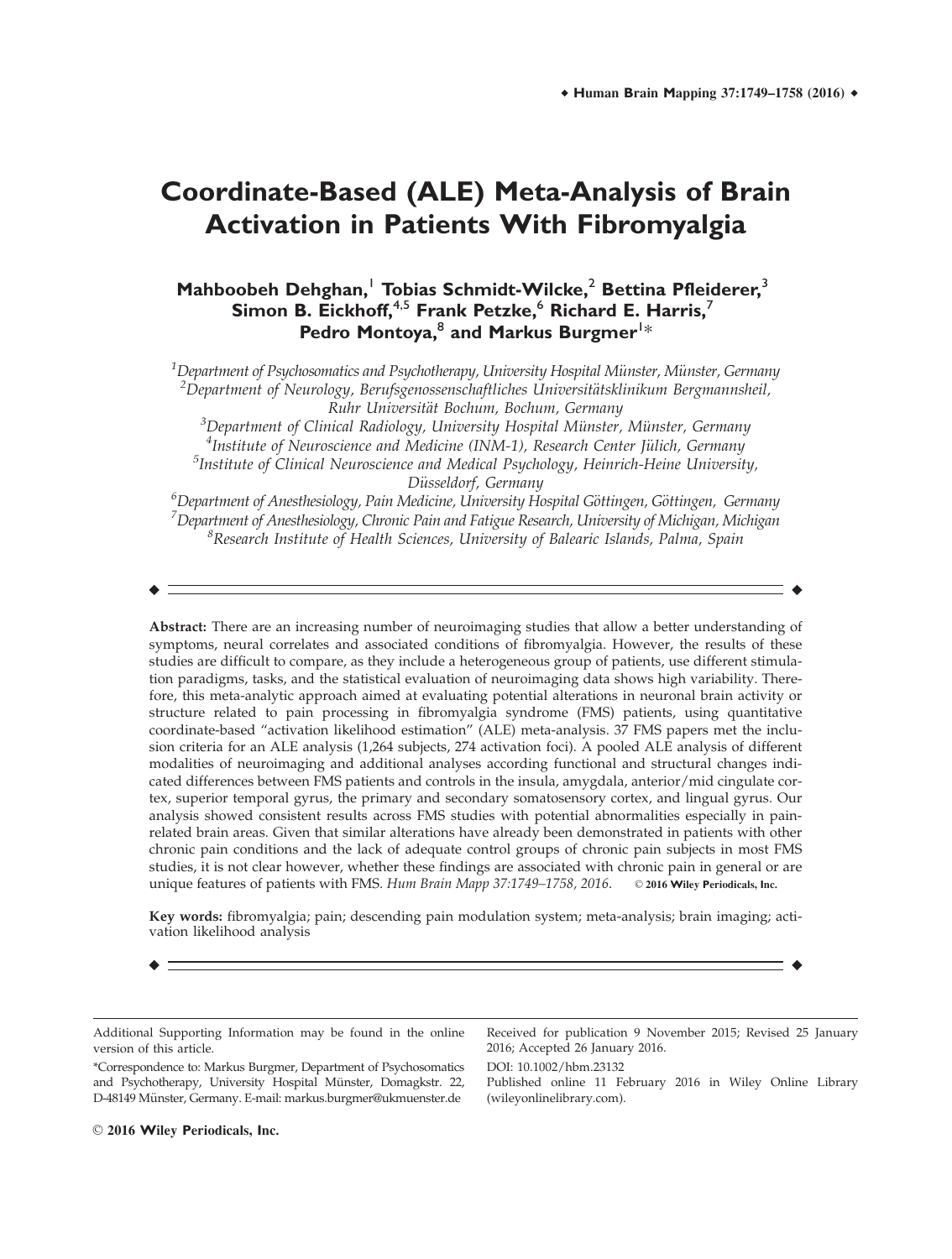#### **INTRODUCTION**

Patients with fibromyalgia syndrome (FMS) suffer from chronic widespread pain in the musculoskeletal system and associated symptoms such as fatigue, sleep disturbance, and cognitive dysfunctions [Schmidt-Wilcke and Daniel J. Clauw, 2011]. The prevalence of fibromyalgia ranges from 2 to 8% and women are more affected with a 2:1 female to male ratio [Clauw, 2014].

The underlying etiopathogenesis is still unknown, but it has been hypothesized that fibromyalgia is a disorder of pain processing and pain modulation in the central nervous system due to dysfunctions of central pain inhibitory or intrinsic brain networks [Jensen et al., 2009]. Many studies have used neuroimaging to investigate neural activity in FMS patients. These studies showed differences in activation in response to experimentally applied pain stimuli in pain-related brain areas such as the insula, anterior and posterior cingulate, inferior parietal lobe, thalamus, cerebellum and primary and secondary somatosensory cortex (SI, SII) when compared with studies of pain processing in healthy humans [Apkarian et al., 2005]. There are further studies pointing to the presence of a significant imbalance of the intrinsic brain connectivity within the pain network and disrupted intrinsic connectivity within the default mode network (DMN) as well as hyperconnectivity between pain processing regions [Ichesco et al., 2014; Napadow et al., 2010].

However, despite the growing number of studies assessing brain activation no clear picture emerged from the existing literature considering the involvement of cortical and subcortical regions. The findings of FMS neuroimaging studies are inconsistent and hard to compare, as they included a heterogeneous group of patients, used different nociceptive stimuli, and different experimental designs which led to a variety of methods employed and obvious difficulties in generalization of the results. Given the inconsistencies in the studies, we aimed to clarify disease relevant brain alterations by performing a statistical coordinate-based meta-analysis of FMS neuroimaging studies using the "activation likelihood estimation" (ALE) method to investigate whether conclusions from existing reviews from different modalities can be corroborated.

| <b>ACC</b>  | Anterior cingulate cortex        |
|-------------|----------------------------------|
| ALE         | Activation likelihood estimation |
| <b>DMN</b>  | Default mode network             |
| <b>FMS</b>  | Fibromyalgia syndrome            |
| <b>FWHM</b> | Full width at half maximum       |
| MNI         | Montreal Neurological Institute  |
| PAG         | Periaqueductal gray              |
| <b>ROI</b>  | Regions of interest              |
| <b>STG</b>  | Superior temporal gyrus          |
| VOI         | Volume of interest               |
|             |                                  |

This meta-analytic tool enables detecting effects that may be weak, and hence went unnoticed in the original studies because they did not seem to be interesting according to the hypothesis, but are consistent across experiments [Eickhoff et al., 2009; Eickhoff et al., 2012]. The purpose of this study was therefore to test, in an exploratory fashion, which brain areas known to be important for pain processing in FMS were altered.

#### **METHODS**

#### **Identification of FMS Brain Imaging Studies**

A literature search was conducted using PubMed to identify relevant studies for inclusion in the ALE metaanalysis. All included articles were published in English or German language prior to March 2015. The search input was a combination of main keywords according to the disease terminology of fibromyalgia and either one of the general neuroimaging techniques [(Fibromyalgia [Mesh] OR Fibromyalgia OR Fibrositis) AND (imaging OR Brain) AND (MRI OR Magnetic Resonance Imaging OR PET OR Positron Emission Tomography OR SPECT OR Single Photon Emission Computed Tomography)] or the additional combination of specific terms according evoked pain paradigms [AND (activation OR stimulation OR evoked)], resting or baseline brain activity [AND (resting state OR baseline)], structural brain imaging [AND (vbm OR voxel based morphometry OR dti OR diffusion tensor imaging OR tractography OR brain morphology OR cortical thickness)], spectroscopy studies [AND (proton magnetic resonance spectroscopy OR Spectroscopy OR glutamate OR GABA OR Glx OR NAA OR neurotransmitter)], and electroencephalographic studies [AND (EEG OR EP OR electroencephalography OR electroencephalogram OR evoked potential OR MEG OR magnetoencephalography OR magnetoencephalogram)].

Five-hundred studies including review articles were identified and were checked for the following criteria: (1) Articles must include results of brain imaging studies. (2) Single case reports were excluded. (3) Only papers reporting results from their own studies were included. The reference lists of identified review articles were screened manually for additional citations and one additional relevant publication was identified.

The 114 resulting articles were filtered for necessary inclusion criteria for ALE in a second step (Step 2): (1) Only studies which performed a statistical comparison were included. This implies that either patients with one or more control group or patients before and after treatment of any kind were statistically compared. (2) Studies needed to perform whole-brain analyses to also cover brain areas which were not in the subjective focus of the authors. Therefore, studies with only restricted regions of interest (ROI) or volume of interest (VOI) analyses were excluded. In studies that have also conducted ROI analyses in addition to a whole-brain analysis, only the results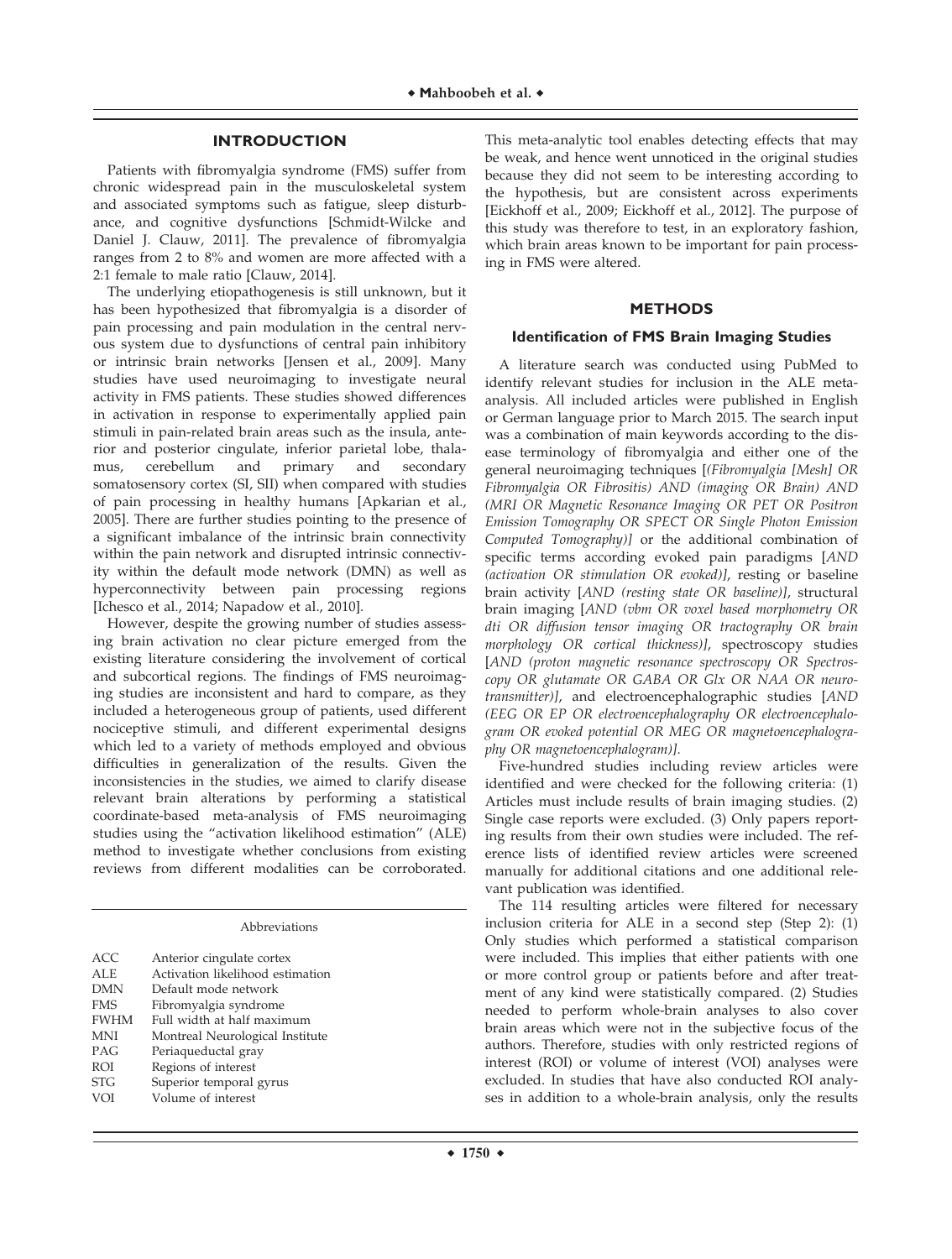



Show the sequence of the literature search and the process of inclusion or exclusion of articles according the PRISMA statement (see [http://www.equator-network.org/reporting-guidelines/prisma/](http://www.equator-network.org/reporting-guidelines/prisma)).  ${}^{\S}$ exclusion criteria = no brain imaging, single case reports, reviews.  $s$  exclusion criteria = no statistical comparison of groups, no whole-

of the whole-brain analyses were included. Furthermore, functional connectivity studies of a priori defined seed regions covering the whole brain or widespread cortical areas were included as well. (3) The results needed to be reported in a normalized standard stereotactic space, i.e., Talairach or Montreal Neurological Institute (MNI). The 114 studies and the respective reason for exclusion are listed in Supporting Information Table SI.

These criteria identified 37 papers for inclusion into the meta-analysis (Fig. 1, Table I). From these studies, the necessary parameters for an ALE analysis were extracted (Number of subjects, coordinates). We performed four independent ALE analyses:

brain analysis, no standard stereotactic space coordinates (Talairach, MNI). \* some articles show results of clusters with hyperactivation or hypoactivation. For each subanalysis these clusters were integrated separately. [Color figure can be viewed in the online issue, which is available at [wileyonlinelibrary.com.](http://wileyonlinelibrary.com)]

We pooled data of different modalities [functional (fMRT, PET, SPECT, EEG), structural (VBM, DTI)] into one analysis. This approach gives information about the global changes in FMS independent of the implemented neuroimaging paradigm since each imaging modality, study design and data processing might bias the results in different directions. Therefore, a pooled functional and structural analysis compensates for such method-induced variance of data.

We analyzed the 18 functional studies only to provide information on the direction of activation changes of altered brain regions in FMS in (2a) an analysis with all brain regions showing greater activation ( $n = 68$ ) in FMS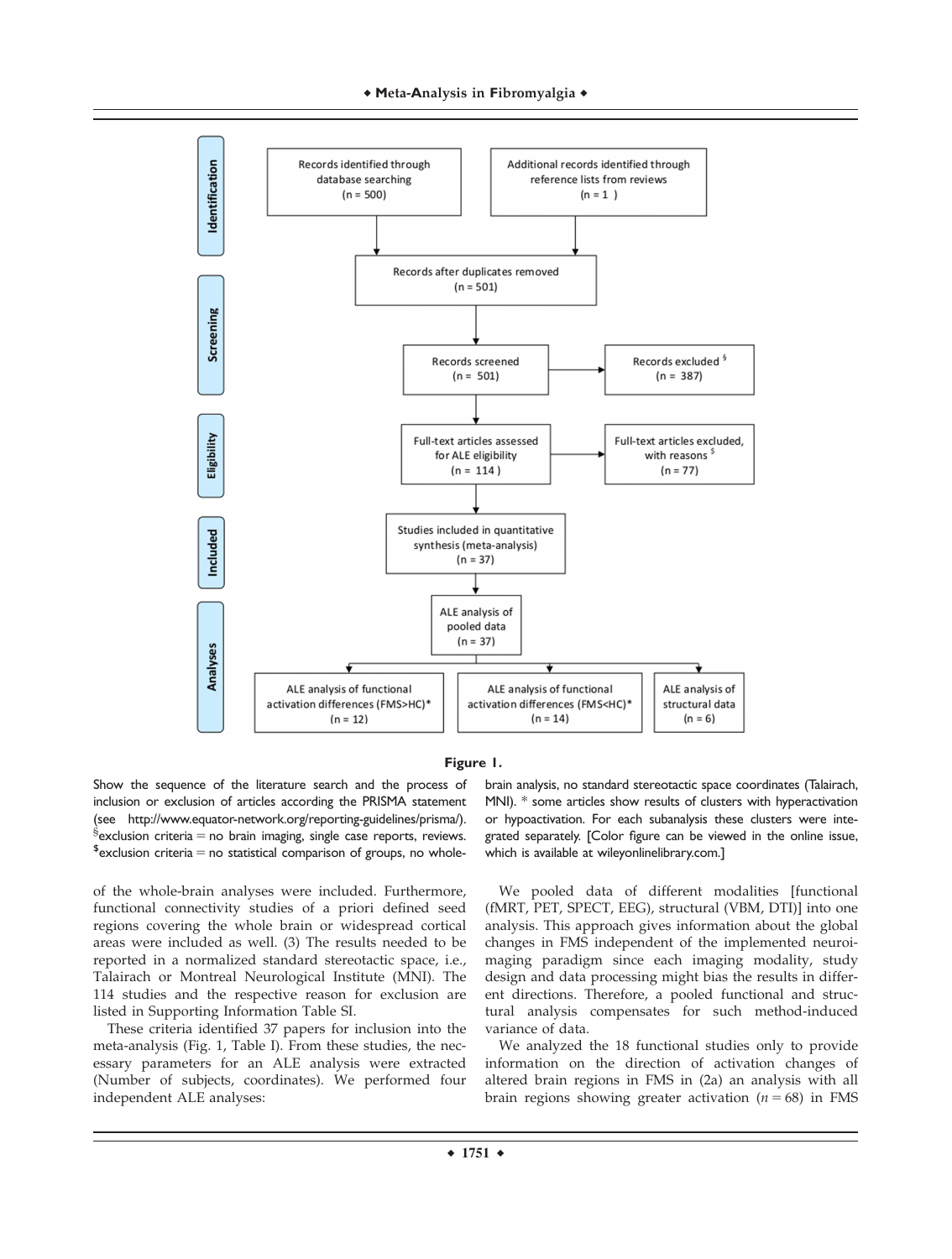|  |  | $\blacklozenge$ Mahboobeh et al. $\blacklozenge$ |  |  |
|--|--|--------------------------------------------------|--|--|
|--|--|--------------------------------------------------|--|--|

| Paper                                                            | Imaging<br>method     | Statistical<br>comparison | Stat.<br>threshold | $n$ of included<br>clusters |
|------------------------------------------------------------------|-----------------------|---------------------------|--------------------|-----------------------------|
| Functional studies FMS vs controls                               |                       |                           |                    |                             |
| Brown et al. Eur. J. Neurosci. 2014;39:663–672.                  | <b>EEG</b>            | 16 FMS, 15 HC, 16 OA      | corr. 0.05         | 14                          |
| Burgmer et al. Psychosom. Med. 2011;73:751-759.                  | fMRI                  | 12 FMS, 14 HC             | corr. 0.05         | $\overline{2}$              |
| Burgmer et al. Eur. J. Pain 2012;16:636–647.                     | fMRI                  | 17 FMS, 17 HC             | corr. 0.05         | 3                           |
| Glass et al. J. Pain 2011;12:1219-1229.                          | fMRI                  | 18 FMS, 14 HC             | corr. 0.05         | 10                          |
| Gracely et al. Arthritis Rheum. 2002;46:1333-1343.               | fMRI                  | 16 FMS, 16 HC             | corr. 0.05         | 14                          |
| Guedj et al. Eur. J. Nucl. Med. Mol. Imaging 2007a;34:130-134.   | <b>SPECT</b>          | 18 FMS, 10 HC             | corr. 0.05         | 18                          |
| Harris et al. J. Neurosci. 2007;27:10000-10006.                  | PET                   | 17 FMS, 17 HC             | corr. 0.05         | $\overline{4}$              |
| Jensen et al. <i>Pain</i> 2009;144:95-100.                       | fMRI                  | 16 FMS, 16 HC             | uncorr. 0.005      | $\overline{2}$              |
| Jensen et al. Arthritis Rheum. 2013;65:3293-3303. <sup>a</sup>   | fMRI                  | 26 FMS, 13 HC             | corr. 0.05         | $\mathbf{1}$                |
| Kim et al. <i>PLoS One</i> 2013;8:e74099.                        | fMRI                  | 21 FMS, 11 HC             | corr. 0.05         | 8                           |
| Loggia et al. Arthritis Rheumatol. 2014;66:203-212.              | fMRI                  | 31 FMS, 14 HC             | corr. 0.05         | 25                          |
| Lopez-Sola et al. Arthritis Rheumatol. 2014;66:3200-3209.        | fMRI                  | 35 FMS, 25 HC             | corr. 0.05         | 8                           |
| Maestu et al. Clin. Neurophysiol. 2013;124:752–760.              | MEG                   | 9 FMS, 9 HC               | corr. 0.01         | 9                           |
| Martinsen et al. PLoS One 2014;9:e108637.                        | fMRI                  | 23 FMS, 28 HC             | uncorr. 0.001      | 7                           |
| Pujol et al. <i>PLoS One</i> 2009;4:e5224.                       | $\operatorname{fMRI}$ | 9 FMS, 9 HC               | corr. 0.05         | 14                          |
| Usui et al. Arthritis Res. Ther. 2010;12:R64.                    | <b>SPECT</b>          | 29 FMS, 10 HC             | corr. 0.05         | 10                          |
| Wik et al. Neuroreport 2003;14:619–621.                          | PET                   | 8 FMS, 8 HC               | corr.              | 3                           |
| Wood et al. <i>J. Pain</i> 2007;8:51–58.                         | PET                   | 6 FMS, 8 HC               | uncorr. 0.01       | 14                          |
| Functional studies within FMS                                    |                       |                           |                    |                             |
| Boyer et al. Neurology 2014;82:1231-1238.                        | PET                   | 16 FMS, 13 FMS            | uncorr. 0.001      | $\mathbf{1}$                |
| Guedj et al. Eur. J. Nucl. Med. Mol. Imaging 2007c;34:2115-2119. | <b>SPECT</b>          | 11 FMS, 6 FMS             | uncorr. 0.001      | 3                           |
| Harris et al. Neuroimage 2009;47:1077-1085.                      | PET                   | 10 FMS, 10 FMS            | corr. 0.05         | $\overline{2}$              |
| Jensen et al. Pain 2012;153:1495-1503.                           | fMRI                  | 19 FMS, 15 FMS            | corr. 0.05         | $\mathbf{1}$                |
| Jensen et al. <i>J. Pain</i> 2014;15:1328-1337.                  | fMRI                  | 21 FMS, 16 FMS            | corr. 0.05         | $\mathbf{1}$                |
| Schmidt-Wilcke et al. Pain Med. 2014;15:1346-1358.               | fMRI                  | 8 FMS, 8 FMS              | corr. 0.05         | $\mathbf{1}$                |
| Wik et al. Eur. J. Pain 1999;3:7-12.                             | PET                   | 8 FMS (pre/post)          | uncorr. 0.00       | 10                          |
| Structural studies                                               |                       |                           |                    |                             |
| Ceko et al. Neuroimage Clin. 2013;3:249-260.                     | <b>VBM</b>            | 27 FMS, 26 HC             | corr. 0.05         | 9                           |
| Fallon et al. Neuroimage Clin. 2013;3:163-170.                   | <b>VBM</b>            | 16 FMS, 15 HC             | corr. 0.05         | $\overline{4}$              |
| Hsu et al. <i>Pain</i> 2009;143:262-267.                         | <b>VBM</b>            | 29 FMS, 29 HC             | corr. 0.05         | $\overline{0}$              |
| Jensen et al. Arthritis Rheum. 2013;65:3293-3303.a               | cortical              | 26 FMS, 13 HC             | corr. 0.05         | 7                           |
|                                                                  | thickness             |                           |                    |                             |
| Kim et al. Arthritis Rheumatol. 2014;66:3190-3199.               | DTI                   | 19 FMS, 18 HC             | corr. 0.05         | $\mathbf{1}$                |
| Schmidt-Wilcke et al. Pain 2007;132 Suppl 1:S109-S116.           | <b>VBM</b>            | 20 FMS, 22 HC             | corr. 0.05         | 3                           |
| Connectivity studies                                             |                       |                           |                    |                             |
| Flodin et al. Brain Connect. 2014;4:587-594.                     | rsMRI                 | 16 FMS, 22 HC             | corr. 0.05         | 6                           |
| Harris et al. Anesthesiology 2013;119:1453-1464.                 | rsMRI                 | 14 FMS (pre/post)         | uncorr. 0.05       | 6                           |
| Ichesco et al. <i>J. Pain</i> 2014;15:815–826.e1.                | rsMRI                 | 18 FMS, 18 HC             | corr. 0.05         | 8                           |
| Jensen et al. <i>Mol. Pain</i> 2012;8:32–8069-8-32.              | fMRI                  | 28 FMS, 14 HC             | corr. 0.05         | $\,4\,$                     |
| Napadow et al. Arthritis Rheum. 2010;62:2545–2555.               | rsMRI                 | 18 FMS, 18 HC             | corr. 0.05         | 5                           |
| Napadow et al. Arthritis Rheum. 2012;64:2398-2403.               | fMRI                  | 17 FMS (pre/post)         | corr. 0.05         | $\overline{2}$              |
| Pujol et al. <i>Pain</i> 2014;155:1492–1503.                     | rsMRI                 | 40 FMS, 36 HC             | corr. 0.05         | 34                          |

|  |  | TABLE I. List of 37 studies included in the ALE analysis |
|--|--|----------------------------------------------------------|
|--|--|----------------------------------------------------------|

astudy of Jensen included functional and structural analyses.

SPECT = Single Photon Emission Computed Tomography, PET = Positron Emission Tomography, VBM = Voxel-based morphometry, DTI = diffusion tensor imaging, fMRI = functional Magnetic Resonance Imaging, rsMRI = resting-state MRI, EEG = Electroencephalography, MEG = Magnetoencephalography, sr = seed regression, ICN = intrinsic connectivity network.

in contrast to controls and (2b) a separate analysis with all brain regions showing less activation ( $n = 98$ ) in FMS in contrast to controls.

## **ALE Meta-Analysis**

For purpose of testing the impact of structural changes in FMS we performed an additional explaratory analysis using clusters of structural studies ( $n = 24$ ).

Statistical analysis of the studies was conducted using the revised ALE algorithm [Eickhoff et al., 2009] for coordinate-based analyses [Turkeltaub et al., 2002]. At first, a whole-brain modeled activation map (MA-map)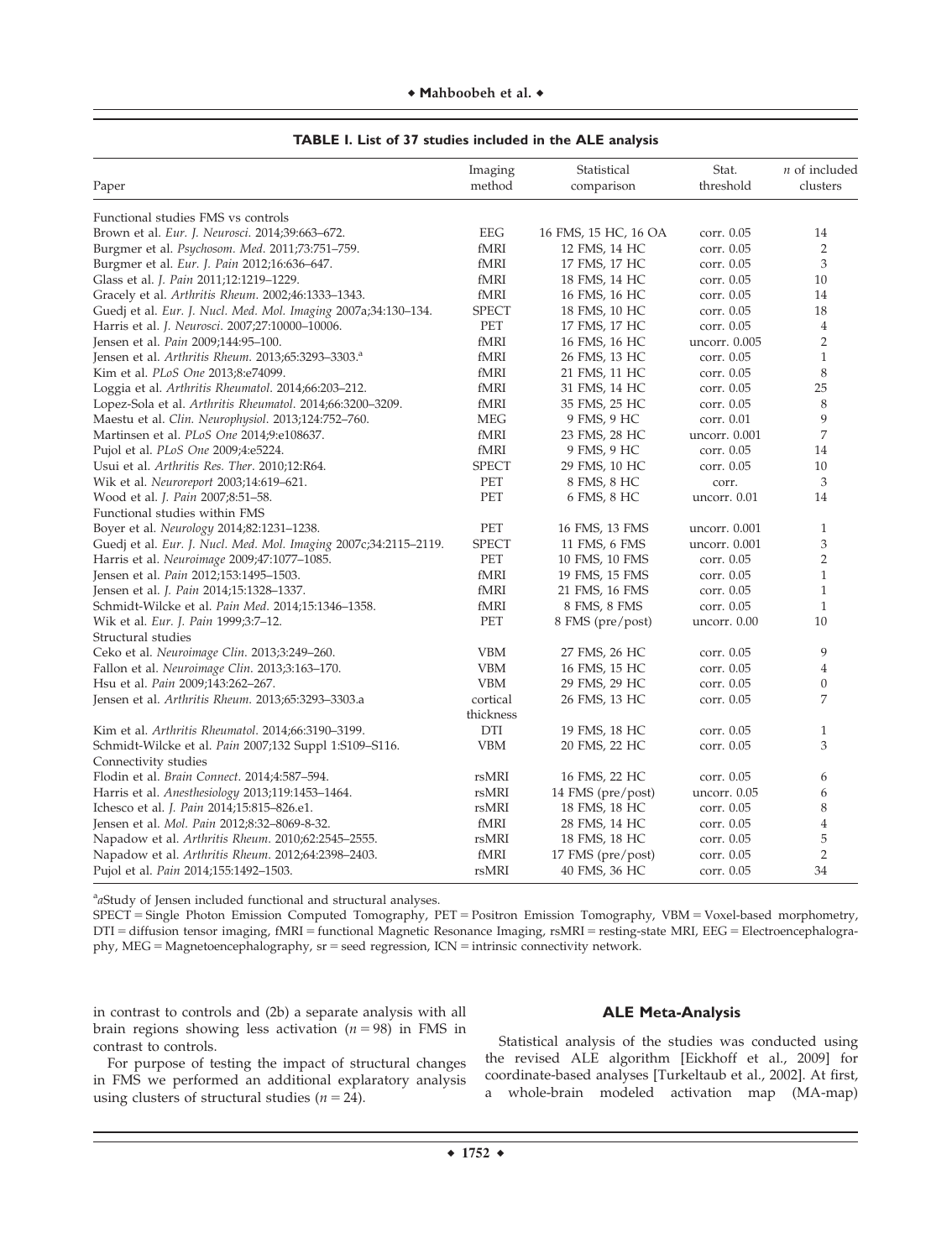



Depicts the results of the ALE-analyses on the Colin27\_T1\_ seg\_MNI template. Clusters of the pooled analysis are shown in yellow, clusters of the functional analysis are shown in green (FMS hyperactivation) and red (FMS hypoactivation), and the cluster of the structural analysis is shown in cyan.  $sACC = subgenual anterior$ 

describing the convergence of the assessed experiments is obtained by estimating activation probabilities for each voxel in the brain. The reported activation foci are treated as centers of a 3D Gaussian probability distribution, the width reflects an estimate of the spatial uncertainty of the foci of a given map and sample size of each experiment [Turkeltaub et al., 2012]. The full width at half maximum (FWHM) value and the null distribution of each voxel has been empirically determined. In the next step, a permutation test is used to distinguish true convergence of foci across different experiments from random spatial association (i.e., noise) by comparing the ALE scores to an empirical null distribution. The histogram of the ALE scores obtained under the permutation distribution is then used to assign P-values to compute the ALE map threshold [Eickhoff et al., 2012]. The resulting ALE maps were determined at a cluster-level Family Wise Error (FWE) ratecorrected threshold of  $P < 0.05$  (cluster-forming threshold at voxel-level  $P < 0.001$ ). For illustration, the ALE maps were imported into MRICron as overlay on a standardized anatomical MNI-normalized template (Colin\_27\_T1).

#### **RESULTS**

The pooled functional and structural meta-analysis included 37 studies with a total number of 1,264 subjects and 274 brain foci. Brain clusters in the right insula, areas of the transition between the parietal lobe and superior temporal gyrus (STG) to the insula, and the right STG were found (yellow clusters, Fig. 2).

The additional meta-analyses taking into account the direction of activation changes in FMS showed six brain regions. Patients with FMS presented hyperactivation in the right insula, the left postcentral gyrus (SII), and the right lingual gyrus (green clusters, Fig. 2). Hypoactivation in FMS was seen in the left postcentral gyrus (SI), the subgenual region (area 32) of left anterior cingulate cortex, and the right amygdala (red clusters, Fig. 2).

To test for the impact of structural alterations in FMS we performed an explaratory meta-analysis of the six stud-

cingulate cortex,  $STG =$  superior temporal gyrus,  $SI =$  primary somatosensoric cortex,  $SII =$  secondary somatosensoric cortex,  $IPL$  = inferior parietal lobe, MCC = middle cingulate cortex. [Color figure can be viewed in the online issue, which is available at [wileyonlinelibrary.com](http://wileyonlinelibrary.com).]

ies investigating structural brain changes in FMS. An alteration was detected in the midcingulate gyrus around Brodmann area 32 (cyan cluster, Fig. 2).

Table II provides the respective coordinates, cluster sizes, and number of contributing foci of the related papers of all four analyses.

To control for a possible impact of the within-FMS studies (pre versus post intervention) on the result of the first pooled analysis, because these studies might represent the neural correlates of the treatment effect (in the context of FMS) but not the neural correlates of FMS itself, we performed an additional meta-analysis of the pooled data without these seven studies. This analysis confirmed our

#### **TABLE II. Results of the global ALE analysis of FMS different modalities studies and ALE analyses of the functional studies with hyperactivation and with hypoactivation in FMS in contrast to controls**

|                                             | Cluster<br>size<br>mm <sup>3</sup> |       | Coordinates (MNI) |               |                    |
|---------------------------------------------|------------------------------------|-------|-------------------|---------------|--------------------|
| Label                                       |                                    | X     | Y                 | $\mathcal{Z}$ | N foci<br>contrib. |
| Global analysis (274 foci, 1264 subjects)   |                                    |       |                   |               |                    |
| Right insula                                | 784                                | 39    | 4                 | 1             | 4                  |
| Left IPL/insula                             | 888                                | $-48$ | $-27$             | 24            | 6                  |
| Left STG/insula                             | 672                                | $-46$ | $-12$             | 5             | 4                  |
| Right STG                                   | 448                                | 56    | $-23$             | 5             | 3                  |
| FMS hyperactivation (68 foci, 383 subjects) |                                    |       |                   |               |                    |
| Right insula                                | 480                                | 43    | $-2$              | 1             | 3                  |
| Left SII                                    | 280                                | $-62$ | $-25$             | 17            | 2                  |
| Right lingual gyrus                         | 272                                | 13    | $-55$             | 7             | $\mathcal{P}$      |
| FMS hypoactivation (98 foci, 503 subjects)  |                                    |       |                   |               |                    |
| Left SI                                     | 608                                | $-15$ | $-48$             | 72            | 3                  |
| Left subgenual ACC                          | 328                                | $-2$  | 48                | $-12$         | 2                  |
| Right amygdala                              | 304                                | 27    | $-12$             | $-15$         | $\mathcal{P}$      |
| Structural analysis (24 foci, 202 subjects) |                                    |       |                   |               |                    |
| Left midcingulate<br>gyrus                  | 400                                | $-17$ | 30                | 31            | $\overline{2}$     |

Cluster-forming value =  $P$  uncorr. <0.001, cluster-level inference  $= P$  corr. <0.05, N foci contrib.  $=$  number of foci of the included studies which contributed to resulting cluster.

 $\div$  1753  $\div$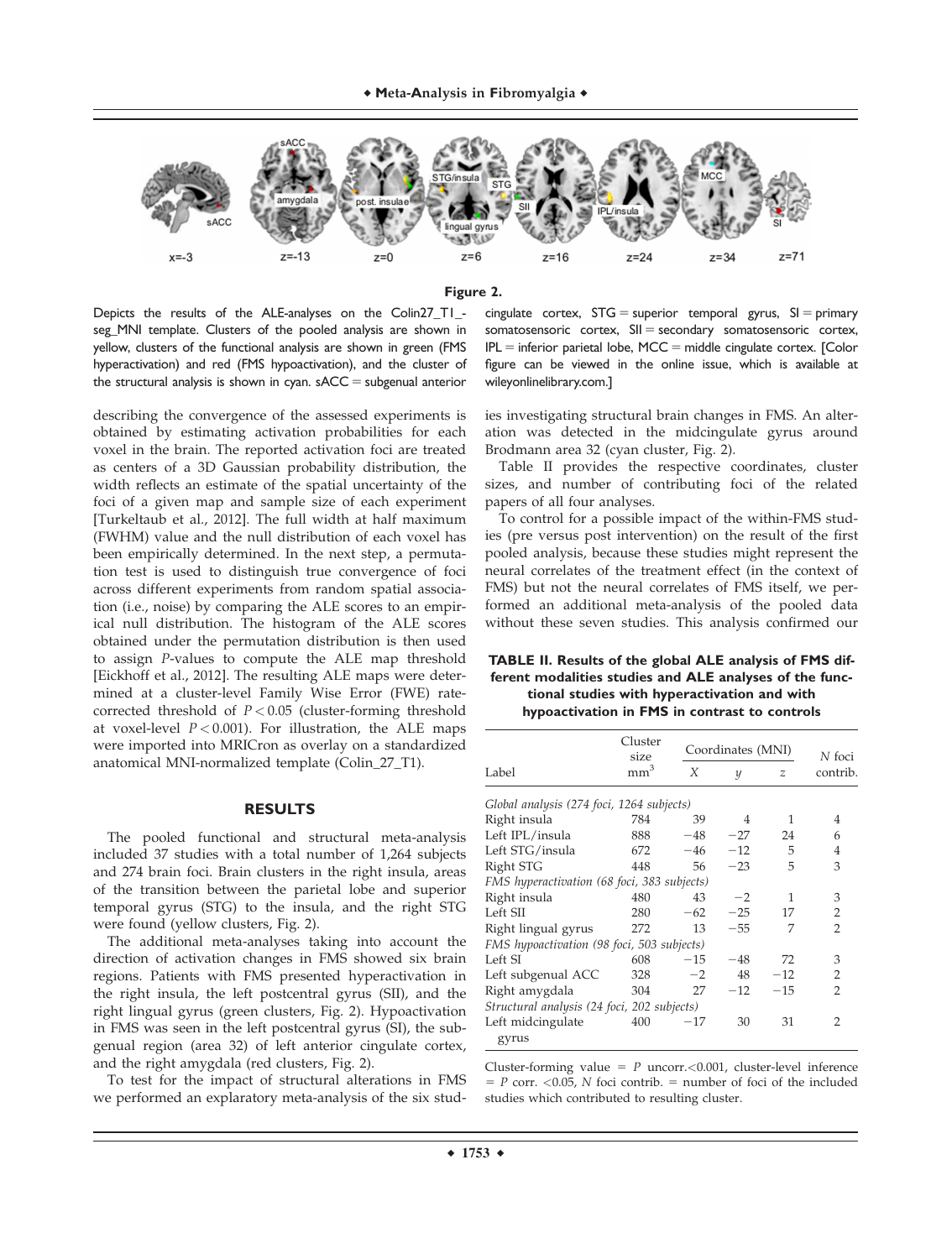prior findings with little changes according the cluster localizations and sizes (see Supporting Information Table SII).

#### **DISCUSSION**

The aim of this ALE meta-analysis was to evaluate the potential structural or functional brain alterations in patients with FMS to gain a more detailed insight into the underlying pathophysiology of this chronic pain syndrome. Our analyses revealed differences in several brain regions critically involved in pain processing, including insula, amygdala, STG, lingual gyrus, and anterior/mid cingulate cortex. Because of the low number of included studies and foci  $(n = 24)$  in our structral analysis the obtained result should not be given the same weight as our other analyses und should be regarded with major caution. However, the mid cingulate cortex has been also reported in other pain and FMS studies [Amanzio et al., 2013; Ichesco et al., 2014; Schmidt-Wilcke et al., 2014].

In the following section, these regions will be discussed according to their specific functions in pain processing, as well as according to their potential involvement in a broader brain network for pain processing in FMS.

#### **Insula**

It has been recognized that the insula can be distinguished on the basis of anatomical and functional criteria. The role of the insula has been especially related to selfawareness, regulating emotion, and sensory motor and interoceptive processing as it occurs in pain. The anterior part of the insula is thought to coordinate the affective and emotional aspects of pain, whereas the posterior insula may play a greater role in sensory discriminative aspects of pain [Kurth et al., 2010]. Moreover, it has been described that chronic pain is associated with activation of the anterior insula, whereas experimental pain induces posterior insula activation, as in our results [Friebel et al., 2011]. Regardless of the stimulation technique used to elicit pain, neuroimaging studies have consistently shown a significant involvement of the insula [Apkarian et al., 2005]. In our meta-analysis of pooled data activation foci in the insula were detected mainly in the posterior part, which is in line with posterior insula activation in studies implementing experimental pain and the greater pain transmission in FMS.

#### **The Anterior Cingulate Cortex (ACC)**

The ACC plays a key role in regulatory and executive processes, and is responsible for expressing emotions especially associated with enhanced attention directed towards salient stimuli. Several studies have revealed a functional dissociation of this region during emotional processing [Bush et al., 2002; Paus, 2001]. Thus, it has been suggested that dorsal ACC is activated during experimental tasks

eliciting a cognitive interference with non-emotional stimuli, whereas ventral ACC is rather involved in the modulation of emotional responses [Kanske and S. A. Kotz, 2011]. Cytoarchitectonically, the subgenual region of the ACC (sACC), as it was found in our functional metaanalysis showing hypoactivation in FMS, is more heterogeneous and seems to be particularly more related to cognitive and affective experiences than the pregenual (pACC) subregion [Palomero-Gallagher et al., 2015].

The ACC is involved in the processing of the affective component of pain, encoding unpleasantness and emotional memories, and regulating endogenous pain modulation [Fuchs et al., 2014]. In chronic pain, ACC hyperactivation has been interpreted as a deficit in emotional modulation and considered a possible underlying mechanism for the chronification [Kamping et al., 2013]. This view is also consistent with the hypothesis that opioidergic and neurotransmitter dysregulation of the ACC could play a significant role in insufficient pain inhibition [Martikainen et al., 2013].

#### **Amygdala**

The amygdala plays a central role in emotional learning, acquisition of emotional memories and emotional processing of sensory stimuli, especially fear and defensive behavior [Costafreda et al., 2008]. Neuroimaging studies have revealed a crucial role for the amygdala in the evaluation and the emotional processing of pain [Simons et al., 2014]. The pain modulatory role of amygdala is based on its projections to descending pain regions in the brain [Simons et al., 2014; Tracey and P. W. Mantyh, 2007], as well as on the fact that it is a relay station for both emotionalaffective and cognitive processing of nociceptive and antinociceptive inputs including memories and expectations for pain [Bingel et al., 2006; Simons et al., 2014], which might be reason for the decreased activation in FMS in our functional contrast analysis.

#### **The Superior Temporal Gyrus (STG)**

The STG is typically associated with auditory perception and contains the primary auditory cortex and auditory association areas. Previous studies indicate that this region is also involved in the production, interpretation and selfmonitoring of language, in the processing of social information, and in higher cognitive functioning [Howard et al., 2000; Pearlson, 1997]. Previous neuroimaging studies have suggested that the STG plays a role in the processing of pain-related unpleasantness and that its function seems to be affected in patients with chronic pain [Becerra et al., 1999; Duerden and M. C. Albanese, 2011; Smallwood et al., 2013]. However, the relation between STG activity, as it was found in our pooled analysis in FMS patients, and pain is so far not clear. Still, a number of recently published studies indicated that in FMS not only the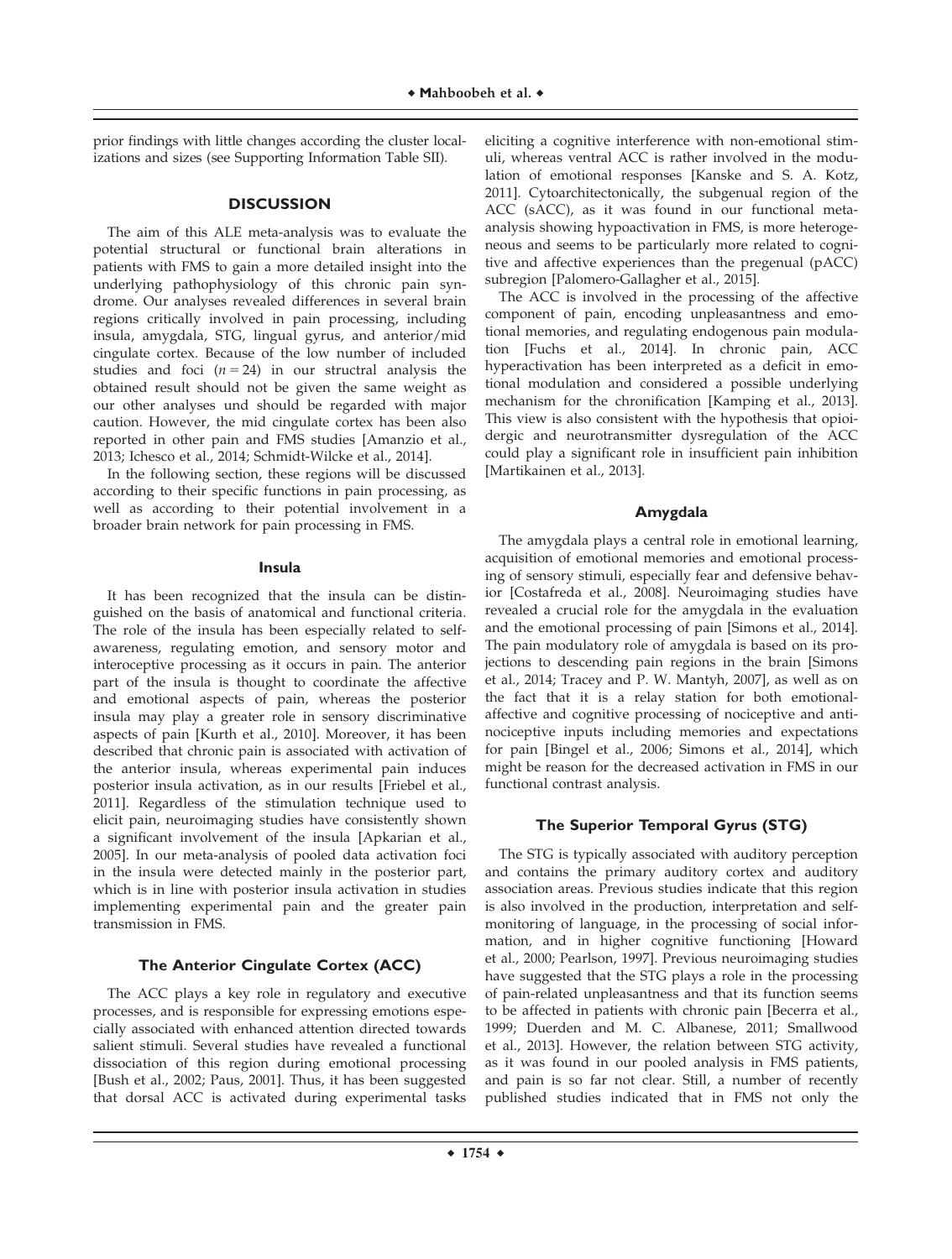somatosensory system is affected, but that also other modalities are possibly involved. Some authors even hypothesize that FMS and other musculoskeletal diseases might be related to abnormal multimodal intergataion. As such the STG and the auditory cortex may also be of importance in abnormal pain processing [Lopez-Sola et al., 2014].

# **The Lingual Gyrus**

The lingual gyrus is a part of the visual association cortex and plays a relevant role in the analysis of visual memories [Bogousslavsky et al., 1987]. Studies with depressed patients have also shown functional and structural abnormalities in the lingual gyrus [Veer et al., 2010]. The lingual gyrus is also considered as part of the socalled DMN, a network playing a central role in emotional self-awareness, social cognition, creativity, and ethical decision making [Boyatzis et al., 2014]. Moreover, hyperactivation of lingual gyrus has been associated with augmented sensitivity to pain [Loggia et al., 2011], as it was found in our functional meta-analysis.

# **The Postcentral Gyrus (SI and SII)**

The SI has been implicated in the spatial coding and sensory-discriminitive aspects of pain such as anticipation, quality, intensity and localization processing [Apkarian et al., 2005; Bushnell et al., 1999; Schnitzler and M. Ploner, 2000]. The SII seems to be involved in relaying nociceptive information to the temporal lobe limbic structures. Functionally, the SII has been involved in the detection, recognition, learning, and memory of painful stimuli [Schnitzler and M. Ploner, 2000]. Studies have shown significant decreases in gray matter of the somatosensory cortex of chronic pain patients [Schmidt-Wilcke et al., 2006]. Chronic pain patients show reduced brain processing of the physical properties of somatosensory information (e.g. SI, SII), together with an enhanced activation of brain regions involved in the processing of cognitive, emotional and introspective aspects of pain [Apkarian et al., 2005; Williams and R. H. Gracely, 2006].

# **HOW DO WE EVALUATE ABNORMALITIES IN PAIN REGIONS IN FMS?**

The ALE-findings seem to indicate that FMS might be associated with structural or functional changes in brain regions which are altered in other chronic pain disorders as well. Previous studies in FMS have explored different hypotheses to explain these alterations in FMS, such as pathological pain augmentation responses to experimental pain stimuli [Gracely et al., 2002], alteration of neurotransmitter function [Harris et al., 2007], impairment of the descending pain inhibitory network [Jensen et al., 2009], or altered resting state networks [Napadow et al., 2010].

One of the most discussed mechanisms in FMS has been an impaired descending pain inhibition [Jensen et al., 2009]. It is known that the periaqueductal gray (PAG), as part of the descending inhibitory pathway, receives inputs from cortical and subcortical regions such as the PFC, ACC, insula, and amygdala, thus modulating nociceptive information processing within the rostroventral medulla and the dorsal horn of the spinal cord [Tracey and P. W. Mantyh, 2007]. Moreover, the ACC and the insula are key regions involved in processing of affective pain components [Cifre et al., 2012]. Affective and cognitive factors, such as anticipation, attention, anxiety, or depressive states could modulate pain perception by alterating the normal function of these areas. Thus, the observed hypoactivation of the ACC and amygdala in FMS in our functional metaanalysis, together with hyperactivation of the insula might support the idea of a dysfunction of the system of descending pain modulation in FMS [Jensen et al., 2012]. However, in the context of these ALE meta-analyses, it cannot be answered whether the interaction of these brain regions is altered as a network or if the alterations might occure independend of their network function.

Another interesting perspective in the study of brain dysfunction in FMS is provided by the dynamics of resting-state brain networks. In this context, the observed hyperactivation in FMS of the lingual gyrus in our functional meta-analysis, as part of a so-called DMN are highly relevant [Boyatzis et al., 2014]. This network is typically deactivated during a variety of externally focused tasks [Buckner et al., 2008]. Whereas DMN deactivation is induced during acute pain in healthy subjects, distrupted DMN connectivity or DMN-insula have been observed in multiple chronic pain conditions [Baliki et al., 2008; Napadow et al., 2010; Seminowicz and K. D. Davis, 2007]. It is speculated that an altered intrinsic DMN connectivity may characterize a common mechanism in chronic pain, rather than being specific to FMS. In this sense, these alterations of the DMN should be interpreted as a consequence of the chronification of pain. However, these brain regions have also other functions and are involved in other brain networks. Our pooled structural and functional ALE metaanalysis does not consequently imply that an associated brain network is specifically dysfunctional or even involved in FMS.

There have been other meta-analyses utilizing the ALE approach in order to decipher commonly activated brain areas of the pain matrix and its modulation. In chronic neuropathic pain increased activation in the left secondary somatosensory cortex, ACC, and right caudal anterior insula was shown when compared to experimentally induced pain [Friebel et al., 2011]. Another meta-analysis examined brain activation in response to different types of painful stimuli in healthy volunteers and thereby provided positive evidence for the involvement of SI, SII, ACC, insula, prefrontal cortex (PFC), thalamus, and basal ganglia in processing of nociceptive stimuli [Duerden and M.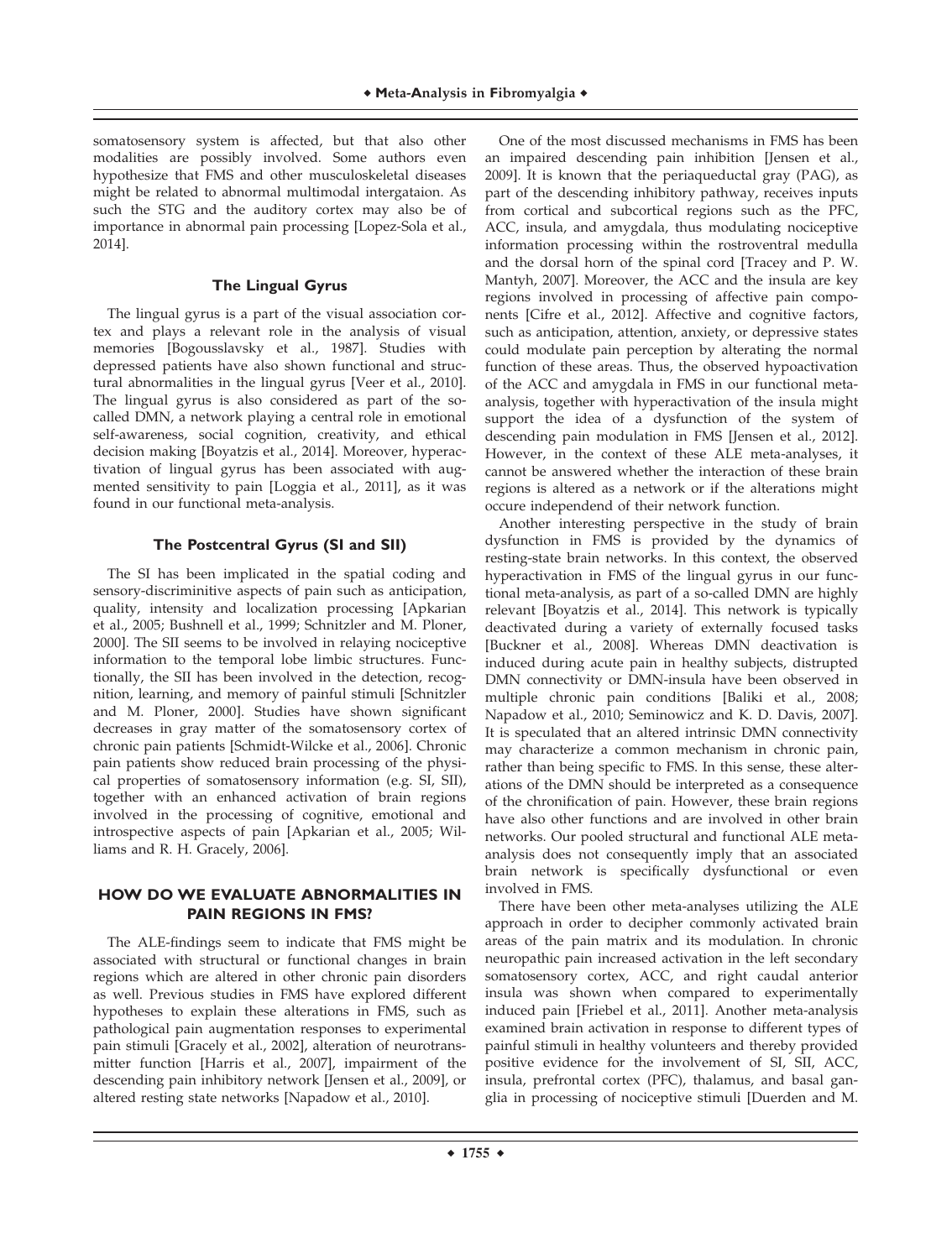C. Albanese, 2011]. Moreover, another ALE analysis suggest that there are distinct, but overlapping neuronal networks, such as in the insula, ACC, PFC, SII and thalamus in different types of stimulus-evoked pain (hyperalgesia, allodynia), clinical neuropathic and experimental pain [Lanz et al., 2011]. During placebo analgesia in paradigms using experimental noxious stimulation, increased activity in the ACC, insula, thalamus and hypothalamus as well as in the PAG was observed. Results were interpreted in favor of a true antinociceptive effect underlying placebo analgesia, in addition to assumed modulation of cognitive evaluation of pain intensity [Amanzio et al., 2013]. Results from all these meta-analyses [Amanzio et al., 2013; Duerden and M. C. Albanese, 2011; Friebel et al., 2011; Lanz et al., 2011] are compatible with our findings, i.e., they show different activation patterns of commonly activated regions underlying nociception.

## **ARE THE REPORTED REGIONS THE MAIN AREAS THAT FUTURE STUDIES IN FMS SHOULD FOCUS ON?**

Comparable alterations in pain processing areas have also been observed in patients with other chronic pain conditions including low back pain, and irritable bowel syndrome [Apkarian et al., 2005]. Therefore, it remains unclear whether brain alterations of our results apply only to patients with FMS, or might reflect a general brain alteration linked to chronic pain itself. In our opinion, one of the major problems of the existing neuroimaging literature in FMS is the lack of adequate comparison groups with chronic pain or other relevant comorbid conditions, like depression. In our pooled meta-analysis only one study included a pain control group. Therefore, it is clearly possible that FMS and other chronic pain disorders share overlapping central mechanisms, and show similar features and common neural correlates of pain. Our metaanalysis summarizes previous findings and indicates possible differences of identified areas in patients with FMS. Further studies are needed to provide both a specific and general view on dysfunction of pain processing in this disease. From our perspective future studies should keep the following recommendations in mind, to improve the quality of neuroimaging research in FMS:

- To avoid false positive or negative results or a reporting bias every study should always include a wholebrain analysis and report the corresponding results. A restricted analysis of special ROI like areas of the pain network should be the second choice of analysis only and must be reserved to test restricted hypotheses or to explore detailed statistical information like the temporal characteristics, particular sizes and directions of effects, or correlation of effects with behavioural data. But it is important that the whole-brain approach is the only basis to give better and unbiased information

on the possible underlying neurobiological processes in FMS.

- To control the specifity of results, studies must integrate a group of patients suffering from a chronic pain disorder with an underlying and identifiable organic reason as a control population. Otherwise results cannot beviewed as being specific to FMS.

# **LIMITATIONS**

It should be also noted that besides studies during resting state conditions, which indirectly investigated clinical pain in FMS as well, no direct contrast between clinical and experimental pain conditions has been examined in FMS so far. The central representation of experimentally induced and spontaneously ongoing FMS pain might be different such that the current analyses do not provide the clinically relevant abnormalities and neuronal correlates of spontaneous clinical pain in FMS. Therefore, results of these studies should be generalized with some caution in understanding the pathophysiology of FMS.

Coordinate-based meta-analyses include studies with different statistical thresholds and there is no possibility (other than excluding studies) to control this possible bias. As shown in table I, only seven studies with 43 clusters of our analysis reported results with uncorrected statistical thresholds. In face of 274 analyzed clusters in total we feel safe that including these studies with a certain risk of false positive results is more appropriate than neglecting them altogether.

Another limitation of our pooled ALE-analysis might that even with strict inclusion criteria, the included studies still varied on a large number of variables. The data were derived from heterogeneous paradigms (resting state or task-oriented), experimental methods (functional or structural modalities), different statistical power and control comparisons (patients vs. healthy controls or after vs. before treatment with different treatment methods). By using the statistical ALE-approach however, the risk of false positive results is greatly reduced and results which are not typical for the majority of the studies will not show significant results. The current pooled analysis aimed to investigate consistent regions of alteration in FMS across modalities and type of task, rather than identifying correlates of alteration in specific tasks and modalities.

#### **CONCLUSION**

The aim of this meta-analysis was to explore brain alterations in FMS patients using the statistical power of the ALE-meta-analytic approach. The prevailing hypothesis in previous literature that FMS is characterized by brain abnormalities of pain processing is consistent with the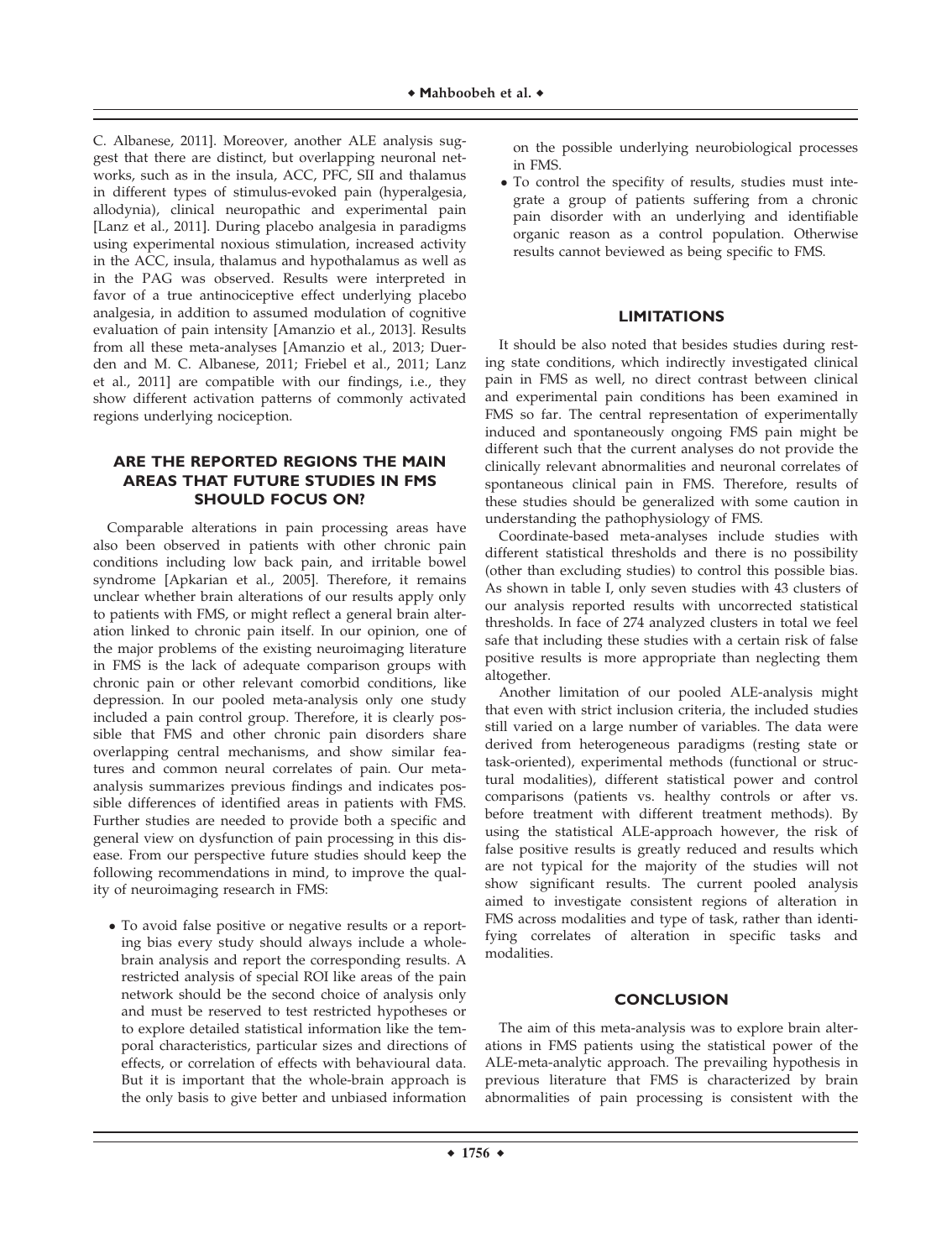present ALE analysis. Nevertheless, since these alterations have been also demonstrated in patients with other chronic pain conditions (e.g. irritable bowel syndrome, low back pain), the specifity of these findings must be regarded with some caution. The lack of positive control groups of patients with other chronic pain conditions in almost all of the reviewed studies makes it difficult to assess whether these changes are associated with chronic pain in general or are unique features of patients with FMS. Therefore, further neuroimaging studies are required comparing FMS and other chronic pain disorders to answer the question of disorder specificity.

#### **REFERENCES**

- Amanzio M, Benedetti F, Porro CA, Palermo S, Cauda F (2013): Activation likelihood estimation meta-analysis of brain correlates of placebo analgesia in human experimental pain. Hum Brain Mapp 34:738–752.
- Apkarian AV, Bushnell MC, Treede R, Zubieta J (2005): Human brain mechanisms of pain perception and regulation in health and disease. Eur J Pain 9:463–484.
- Baliki MN, Geha PY, Apkarian AV, Chialvo DR (2008): Beyond feeling: Chronic pain hurts the brain, disrupting the defaultmode network dynamics. J Neurosci 28:1398–1403.
- Becerra LR, Breiter HC, Stojanovic M, Fishman S, Edwards A, Comite AR, Gonzalez RG, Borsook D (1999): Human brain activation under controlled thermal stimulation and habituation to noxious heat: An fMRI study. Magn Reson Med 41: 1044–1057.
- Bingel U, Lorenz J, Schoell E, Weiller C, Buchel C (2006): Mechanisms of placebo analgesia: rACC recruitment of a subcortical antinociceptive network. Pain 120:8–15.
- Bogousslavsky J, Miklossy J, Deruaz JP, Assal G, Regli F (1987): Lingual and fusiform gyri in visual processing: A clinicopathologic study of superior altitudinal hemianopia. J Neurol Neurosurg Psychiatry 50:607–614.
- Boyatzis RE, Rochford K, Jack AI (2014): Antagonistic neural networks underlying differentiated leadership roles. Front Hum Neurosci 8:114
- Buckner RL, Andrews-Hanna JR, Schacter DL (2008): The brain's default network: Anatomy, function, and relevance to disease. Ann New York Acad Sci 1124:1–38.
- Bush G, Vogt BA, Holmes J, Dale AM, Greve D, Jenike MA, Rosen BR (2002): Dorsal anterior cingulate cortex: A role in reward-based decision making. Proc Natl Acad Sci USA 99: 523–528.
- Bushnell MC, Duncan GH, Hofbauer RK, Ha B, Chen JI, Carrier B (1999): Pain perception: Is there a role for primary somatosensory cortex? Proc Natl Acad Sci USA 96:7705–7709.
- Cifre I, Sitges C, Fraiman D, Munoz MA, Balenzuela P, Gonzalez-Roldan A, Martinez-Jauand M, Birbaumer N, Chialvo DR, Montoya P (2012): Disrupted functional connectivity of the pain network in fibromyalgia. Psychosom Med 74:55–62.
- Clauw DJ (2014): Fibromyalgia: A clinical review. JAMA 311: 1547–1555.
- Costafreda SG, Brammer MJ, David AS, Fu CH (2008): Predictors of amygdala activation during the processing of emotional stimuli: A meta-analysis of 385 PET and fMRI studies. Brain Res Rev 58:57–70.
- Duerden EG, Albanese MC (2013): Localization of pain-related brain activation: A meta-analysis of neuroimaging data. Hum Brain Mapp 34:109–149.
- Eickhoff SB, Laird AR, Grefkes C, Wang LE, Zilles K, Fox PT (2009): Coordinate-based activation likelihood estimation metaanalysis of neuroimaging data: A random-effects approach based on empirical estimates of spatial uncertainty. Hum Brain Mapp 30:2907–2926.
- Eickhoff SB, Bzdok D, Laird AR, Kurth F, Fox PT (2012): Activation likelihood estimation meta-analysis revisited. Neuroimage 59:2349–2361.
- Friebel U, Eickhoff SB, Lotze M (2011): Coordinate-based metaanalysis of experimentally induced and chronic persistent neuropathic pain. Neuroimage 58:1070–1080.
- Fuchs PN, Peng YB, Boyette-Davis JA, Uhelski ML (2014): The anterior cingulate cortex and pain processing. Front Integr Neurosci 8:35.
- Gracely RH, Petzke F, Wolf JM, Clauw DJ (2002): Functional magnetic resonance imaging evidence of augmented pain processing in fibromyalgia. Arthritis Rheum 46:1333–1343.
- Harris RE, Clauw DJ, Scott DJ, McLean SA, Gracely RH, Zubieta J (2007): Decreased central  $\mu$ -opioid receptor availability in fibromyalgia. J Neurosci 27:10000–10006.
- Howard MA, Volkov IO, Mirsky R, Garell PC, Noh MD, Granner M, Damasio H, Steinschneider M, Reale RA, Hind JE, Brugge JF (2000): Auditory cortex on the human posterior superior temporal gyrus. J Comp Neurol 416:79–92.
- Ichesco E, Schmidt-Wilcke T, Bhavsar R, Clauw DJ, Peltier SJ, Kim J, Napadow V, Hampson JP, Kairys AE, Williams DA, Harris RE (2014): Altered resting state connectivity of the insular cortex in individuals with fibromyalgia. J Pain 15:815–826.e1.
- Jensen KB, Kosek E, Petzke F, Carville S, Fransson P, Marcus H, Williams SC, Choy E, Giesecke T, Mainguy Y, Gracely R, Ingvar M (2009): Evidence of dysfunctional pain inhibition in Fibromyalgia reflected in rACC during provoked pain. Pain 144:95–100.
- Jensen KB, Loitoile R, Kosek E, Petzke F, Carville S, Fransson P, Marcus H, Williams SC, Choy E, Mainguy Y, Vitton O, Gracely RH, Gollub R, Ingvar M, Kong J (2012): Patients with fibromyalgia display less functional connectivity in the brain's pain inhibitory network. Mol Pain 8:32.
- Kamping S, Bomba IC, Kanske P, Diesch E, Flor H (2013): Deficient modulation of pain by a positive emotional context in fibromyalgia patients. Pain 154:1846–1855.
- Kanske P, Kotz SA (2011): Emotion triggers executive attention: Anterior cingulate cortex and amygdala responses to emotional words in a conflict task. Hum Brain Mapp 32:198–208.
- Kurth F, Zilles K, Fox PT, Laird AR, Eickhoff SB (2010): A link between the systems: Functional differentiation and integration within the human insula revealed by meta-analysis. Brain Struct Funct 214:519–534.
- Lanz S, Seifert F, Maihofner C (2011): Brain activity associated with pain, hyperalgesia and allodynia: An ALE meta-analysis. J Neural Transm (Vienna) 118:1139–1154.
- Loggia ML, Jensen K, Gollub RL, Wasan AD, Edwards RR, Kong J (2011): The catechol-O-methyltransferase (COMT) val158met polymorphism affects brain responses to repeated painful stimuli. PLoS One 6:e27764
- Lopez-Sola M, Pujol J, Wager TD, Garcia-Fontanals A, Blanco-Hinojo L, Garcia-Blanco S, Poca-Dias V, Harrison BJ, Contreras-Rodriguez O, Monfort J, Garcia-Fructuoso F, Deus J (2014): Altered functional magnetic resonance imaging